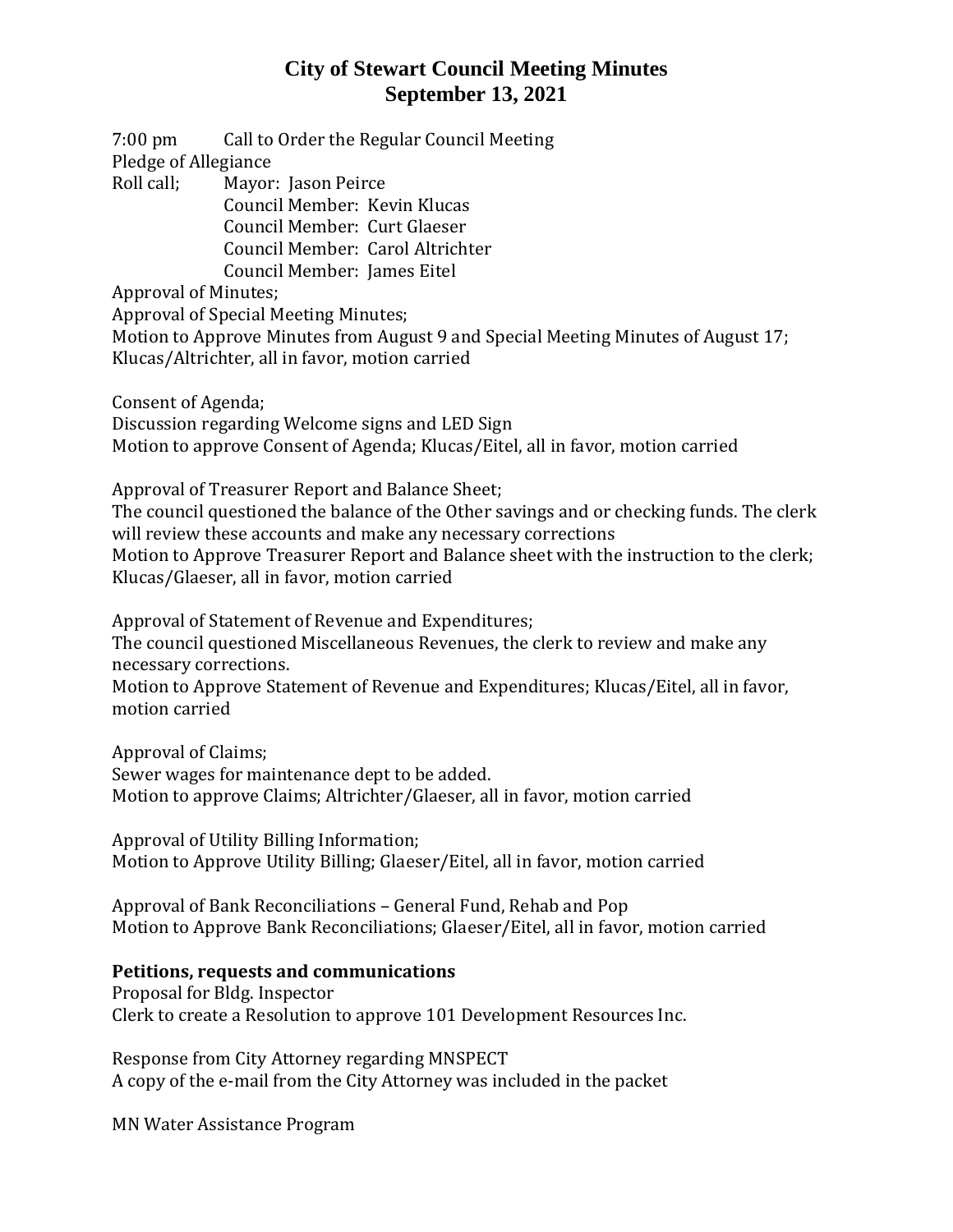# **City of Stewart Council Meeting Minutes September 13, 2021**

The Council was informed there are applications for the MN Water Assistance Program located in the clerk's office.

Kevin Klucas discussed moving forward to schedule a meeting with Scenic Sign Co to request a bid for placement of the Welcome Signs and the LED sign. Kevin and Jim are to meet with the Rep from Scenic Sign. Kevin will schedule a meeting and let Jim know when.

#### **Ordinances and Resolutions;**

Resolution No. 2021-62 - Approval of St Boniface Church Application of Lawful Gambling Motion to Approve Resolution No. 2021-62; Glaeser/Eitel, all in favor, motion carried Members polled, Peirce-yea, Altrichter-yea, Eitel-yea, Klucas-yea, Glaeser-yea

Resolution No. 2021-63 – Approval of Special Event Liquor License Cactus Jacks II Motion to Approve Resolution No. 2021-63; Eitel/Altrichter, all in favor, motion carried Members polled, Peirce-yea, Altrichter-yea, Eitel-yea, Klucas-yea, Glaeser-yea

Resolution No. 2021-68 – Approval of Proposed Budget and Tax Levy for 2022 Tabled for special meeting September 22, 2021

Resolution No. 2021-69 – Approval of 2020 Final Audit

Motion to Approve Resolution No. 2021-69; Klucas/Glaeser, all in favor, motion carried Members polled, Peirce-yea, Altrichter-yea, Eitel-yea, Klucas-yea, Glaeser-yea

Resolution No. 2021-70 – Approval of Donation to BLHS After Prom Fundraiser Motion to Approve Resolution No. 2021-70; Altrichter/Glaeser, all in favor, motion carried Members polled, Peirce-yea, Altrichter-yea, Eitel-yea, Klucas-yea, Glaeser-yea

### **Reports of Officers, Boards and Committees;**

- 1. Police Department Report Motion to Approve Police Department Report; Klucas/Altrichter, all in favor, motion carried
- 2. Emergency Services Report
	- A. Fire Department

Motion to Approve Fire Dept Report; Altrichter/Klucas, all in favor, motion carried

Resolution No. 2021-66 Acceptance of FEMA Grant

Motion to Approve Resolution No. 2021-66;Glaeser/Eitel, all in favor, motion carried.

Members polled, Peirce-yea, Altrichter-yea, Eitel-yea, Klucas-yea, Glaeser-yea

Resolution No. 2021-67 Approval to Purchase Drager Air Masks Motion to Approve Resolution No. 2021-67;Glaeser/Klucas; all in favor, motion carried

Members polled, Peirce-yea, Altrichter-yea, Eitel-yea, Klucas-yea, Glaeser-yea

B. EMR Department